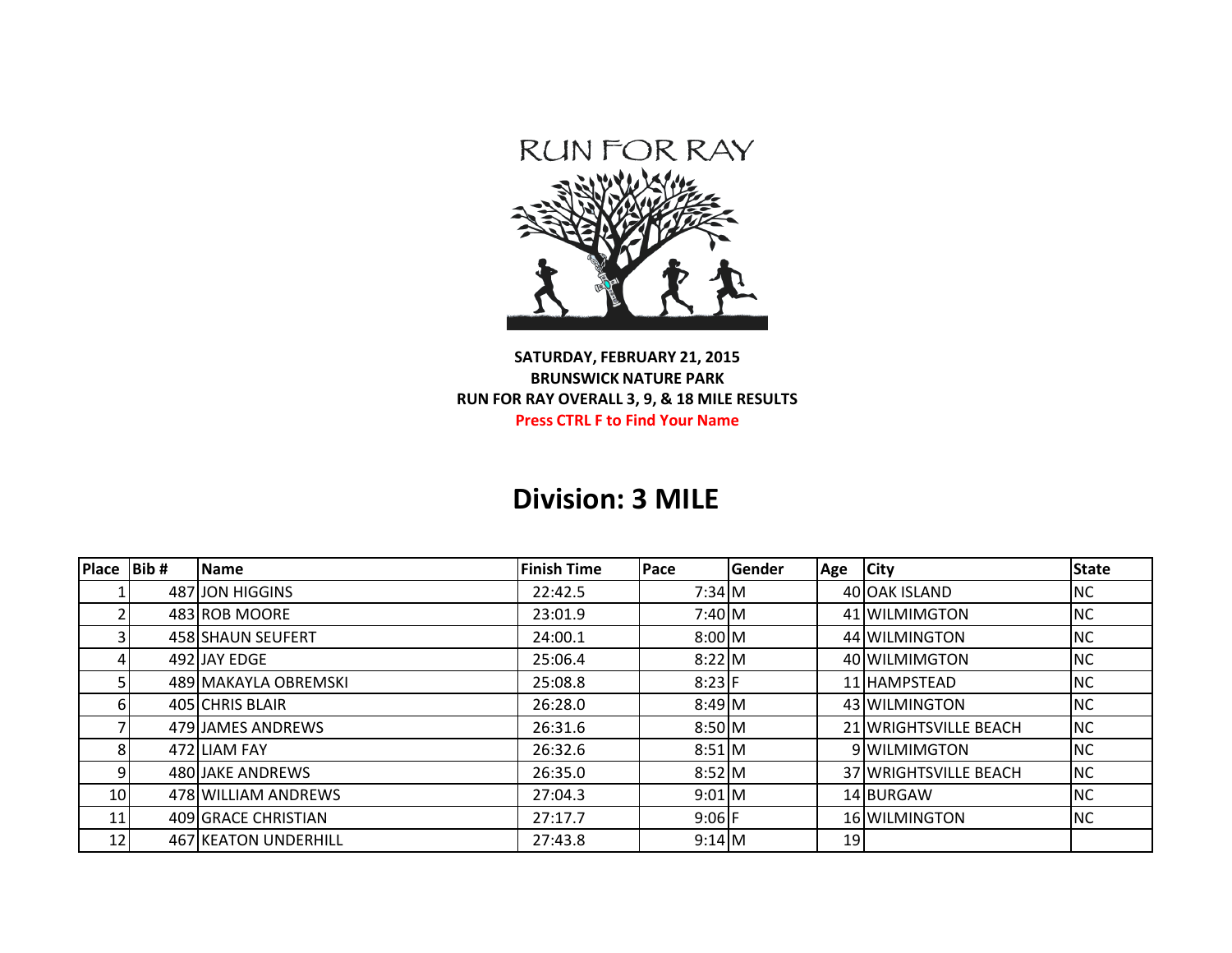| 13 | 475 ALAINA PLAVCHE    | 28:17.7 | $9:26$ F     |    | 15 WILMIMGTON         | <b>NC</b> |
|----|-----------------------|---------|--------------|----|-----------------------|-----------|
| 14 | 408 PAXTON CHITTY     | 28:20.6 | $9:27$ F     |    | 11 WILMIMGTON         | <b>NC</b> |
| 15 | 449 JOHN PALIOTTI     | 29:41.1 | $9:54$ M     |    | 12 SURF CITY          | <b>NC</b> |
| 16 | 488 JACOB HIGGINS     | 30:01.3 | $10:00 \, M$ |    | 14 OAK ISLAND         | <b>NC</b> |
| 17 | 460 TIFFANY SHIFFLETT | 31:12.6 | $10:24$ F    |    | 31 MYRTLE BEACH       | <b>SC</b> |
| 18 | 452 ALANA PEREZ       | 31:12.8 | $10:24$ F    |    | 9 MYRTLE BEACH        | <b>SC</b> |
| 19 | 466 ADAM TUCKER       | 32:01.4 | $10:40$ M    |    | 42 WILMINGTON         | <b>NC</b> |
| 20 | 473 EMILY CORNWELL    | 32:01.9 | $10:40$ F    |    | 15 WILMIMGTON         | <b>NC</b> |
| 21 | 462 DOUG SOCIE        | 32:03.6 | $10:41$ M    |    | 26 WILMINGTON         | <b>NC</b> |
| 22 | 454 CHRISTA PRESCOTT  | 32:04.0 | $10:41$ F    |    | 25 WILMINGTON         | <b>NC</b> |
| 23 | 490 KARL LANE         | 32:07.2 | $10:42$ M    |    | 15 WILMIMGTON         | <b>NC</b> |
| 24 | 424 BRIAN HEMENWAY    | 33:00.5 | $11:00$ M    |    | 44 HAMPSTEAD          | <b>NC</b> |
| 25 | 436 KRISTY KITTINGER  | 33:00.6 | $11:00$ F    |    | 40 FAYETTEVILLE       | <b>NC</b> |
| 26 | 443 RICHARD NETTELL   | 33:02.5 | $11:01$ M    |    | 27 WULMINGTON         | <b>NC</b> |
| 27 | 435 RACHEL KEMP       | 33:08.2 | $11:03$ F    |    | 10 LELAND             | <b>NC</b> |
| 28 | 464 SHANNON TOMASSI   | 33:08.5 | $11:03$ F    |    | 43 WILMINGTON         | <b>NC</b> |
| 29 | 461 DANIEL SIDOR      | 33:18.5 | $11:06$ M    |    | 32 WILMINGTON         | <b>NC</b> |
| 30 | 422 JORDAN HAGAMAN    | 33:18.7 | $11:06$ M    |    | 28 WILMINGTON         | <b>NC</b> |
| 31 | 439 JAKE MAKCLEER     | 33:36.1 | $11:12$ M    |    | 10 HAMPSTEAD          | <b>NC</b> |
| 32 | 429 SYDNEY HINDS      | 34:15.9 | $11:25$ F    |    | 19 WILMINGTON         | <b>NC</b> |
| 33 | 456 ANDREA QUNTENILLA | 34:17.6 | $11:26$ F    | 21 |                       |           |
| 34 | 427 DAVID HINDS       | 34:50.8 | $11:37$ M    |    | 52 WILMINGTON         | <b>NC</b> |
| 35 | 440 STEVE MASON       | 35:01.9 | $11:40$ M    |    | <b>48 ROCKY POINT</b> | <b>NC</b> |
| 36 | 455 TIMOTHY PRICE     | 35:18.3 | 11:46 M      |    | 37 WILMINGTON         | <b>NC</b> |
| 37 | 442 JENNA MUNROE      | 35:36.0 | $11:52$ F    |    | 30 WILMINGTON         | <b>NC</b> |
| 38 | 451 KIMBERLY PAUL     | 36:16.2 | $12:05$ F    |    | 43 WILMINGTON         | <b>NC</b> |
| 39 | 444 MELISSA OLSON     | 36:17.0 | $12:06$ F    |    | 42 WATHA              | <b>NC</b> |
| 40 | 493 MATTHIJS ROOK     | 37:21.5 | $12:27$ M    |    | 40 WILMIMGTON         | <b>NC</b> |
| 41 | 438 DONNA MACCALUPO   | 38:39.8 | $12:53$ F    |    | 40 WILMINGTON         | <b>NC</b> |
| 42 | 419 PENNY FUNAI       | 38:40.5 | $12:53$ F    |    | 45 WILMINGTON         | <b>NC</b> |
| 43 | 477 TESSA GRIFFETH    | 38:46.8 | $12:55$ F    |    | 35 WILMIMGTON         | <b>NC</b> |
| 44 | 486 CHRIS ROBERT      | 38:47.6 | $12:56$ M    |    | 40 WILMIMGTON         | <b>NC</b> |
| 45 | 476 SUSAN GLOSS       | 39:23.2 | $13:08$ F    |    | 43 WILMIMGTON         | <b>NC</b> |
| 46 | 406 CHRIS BLOEBAUM    | 39:52.5 | $13:17$ M    |    | 47 JACKSONVILLE       | <b>NC</b> |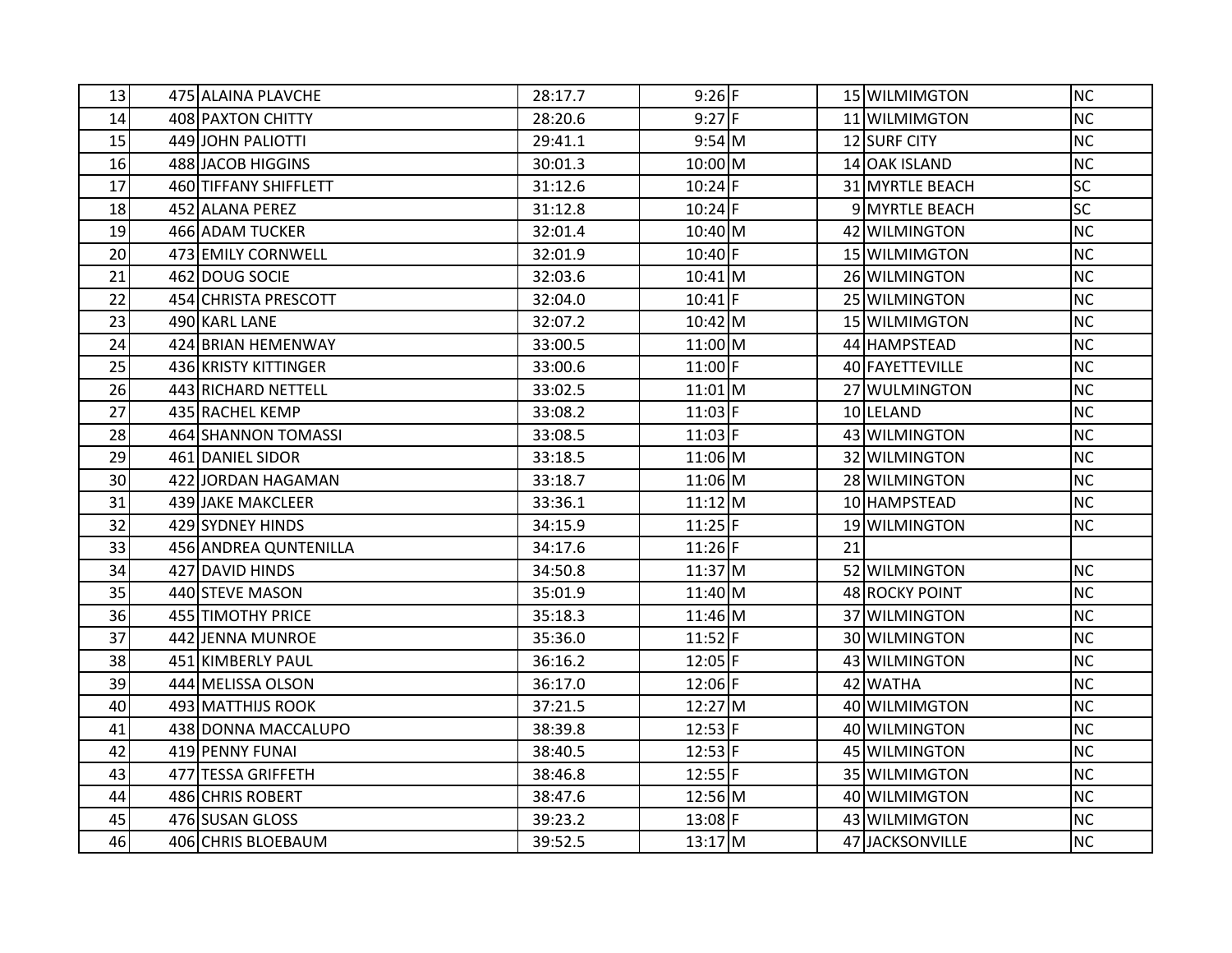| 47 | 407 KIM BLOEBAUM               | 39:52.5   | $13:17$ F  |                 | 45 JACKSONVILLE | <b>NC</b> |
|----|--------------------------------|-----------|------------|-----------------|-----------------|-----------|
| 48 | 417 TRACEY BRUNO               | 41:18.5   | 13:46 F    |                 | 43 WILMIMGTON   | <b>NC</b> |
| 49 | 431 JIM HOCK                   | 41:36.6   | 13:52 M    |                 | 39 HAMPSTEAD    | <b>NC</b> |
| 50 | 413 JAN DAWSON                 | 41:47.4   | $13:56$ F  |                 | 41 WILMINGTON   | <b>NC</b> |
| 51 | 433 TRAVIS HORRELL             | 43:10.4   | $14:23$ M  |                 | 50 HAMPSTEAD    | <b>NC</b> |
| 52 | 420 HAYES GILBERT              | 43:32.2   | $14:31$ M  |                 | 9LELAND         | <b>NC</b> |
| 53 | 411 KATE DAMMS                 | 43:56.5   | 14:39 F    |                 | 47 WILMINGTON   | <b>NC</b> |
| 54 | 491 JEAN SWANSON               | 43:57.1   | 14:39 F    |                 | 51 WILMIMGTON   | <b>NC</b> |
| 55 | 471 MIKE YOUSSEFPOUR           | 44:08.2   | $14:43$ M  |                 | 44 CHICAGO      | IL        |
| 56 | 423 DENISE HAMMOND-YOUSSEFPOUR | 44:08.7   | 14:43 F    |                 | 42 CHICAGO      | IL        |
| 57 | 474 CHRIS CORNWELL             | 47:16.8   | $15:45$ M  |                 | 57 WILMIMGTON   | <b>NC</b> |
| 58 | 485 MURIEL ODEEN               | 47:34.2   | $15:51$ F  |                 | 72 CALABASH     | <b>NC</b> |
| 59 | 448 DONNA PALIOTTI             | 53:30.4   | 17:50 F    |                 | 44 SURF CITY    | <b>NC</b> |
| 60 | 434 SMITH HUNT                 | 55:15.7   | $18:25$ M  |                 | 14 WILMINGTON   | <b>NC</b> |
| 61 | 426 CLAIRE HINDS               | 55:16.4   | $18:25$ F  |                 | 16 WILMINGTON   | <b>NC</b> |
| 62 | 437 GAVIN LEBLANC              | 55:36.6   | $18:32$ M  |                 | 14 WILMINGTON   | <b>NC</b> |
| 63 | 468 OLIVIA UNDERHILL           | 55:38.0   | $18:33$ F  | 15 <sub>l</sub> |                 |           |
| 64 | 428 GRACE HINDS                | 55:38.2   | $18:33$ F  |                 | 14 WILMINGTON   | <b>NC</b> |
| 65 | 481 SYDNI SIMPSON              | 56:41.5   | $18:54$ F  |                 | 15 WILMIMGTON   | <b>NC</b> |
| 66 | 482 MARLEY FANNING             | 56:41.6   | $18:54$ F  |                 | 14 WILMIMGTON   | <b>NC</b> |
| 67 | 484 KRISTIN FANNING            | 1:05:39.2 | $21:53$ F  |                 | 48 WILMIMGTON   | <b>NC</b> |
| 68 | 425 ANNE HINDS                 | 1:05:39.4 | $21:53$ F  |                 | 51 WILMINGTON   | <b>NC</b> |
| 69 | 414 JOANN DOLEMAN              | 1:10:31.0 | 23:30 F    |                 | 67 WILMINGTON   | <b>NC</b> |
| 70 | 415 ROBERT DOLEMAN             | 1:10:40.7 | 23:33 M    |                 | 78 WILMINGTON   | <b>NC</b> |
| 71 | 432 MARY-BETH HOCK             | 1:49:08.4 | 36:23:00 F |                 | 64 HAMPSTEAD    | <b>NC</b> |

## **Division: 9 MILE**

| $Place$ Bib # | <b>IName</b>           | lFinish Time | <b>IPace</b> | lGender | Age | City                  | <b>IState</b> |
|---------------|------------------------|--------------|--------------|---------|-----|-----------------------|---------------|
|               | 1445 MATTHEW WISTHOFF  | 54:04.7      | 6:00 M       |         |     | 29 WILMIMGTON         | <b>INC</b>    |
|               | 1114UASON ADAMS        | 58:08.2      | $6:28$ M     |         |     | 43 WRIGHTSVILLE BEACH | <b>INC</b>    |
|               | 1438 GREG ZINNER       | 1:00:15.4    | $6:42$ M     |         |     | 40 CAROLINA BEACH     | <b>INC</b>    |
|               | 1311 BRITTANY COPELAND | 1:02:04.6    | 6:54         |         |     | 25 WILMINGTON         | <b>INC</b>    |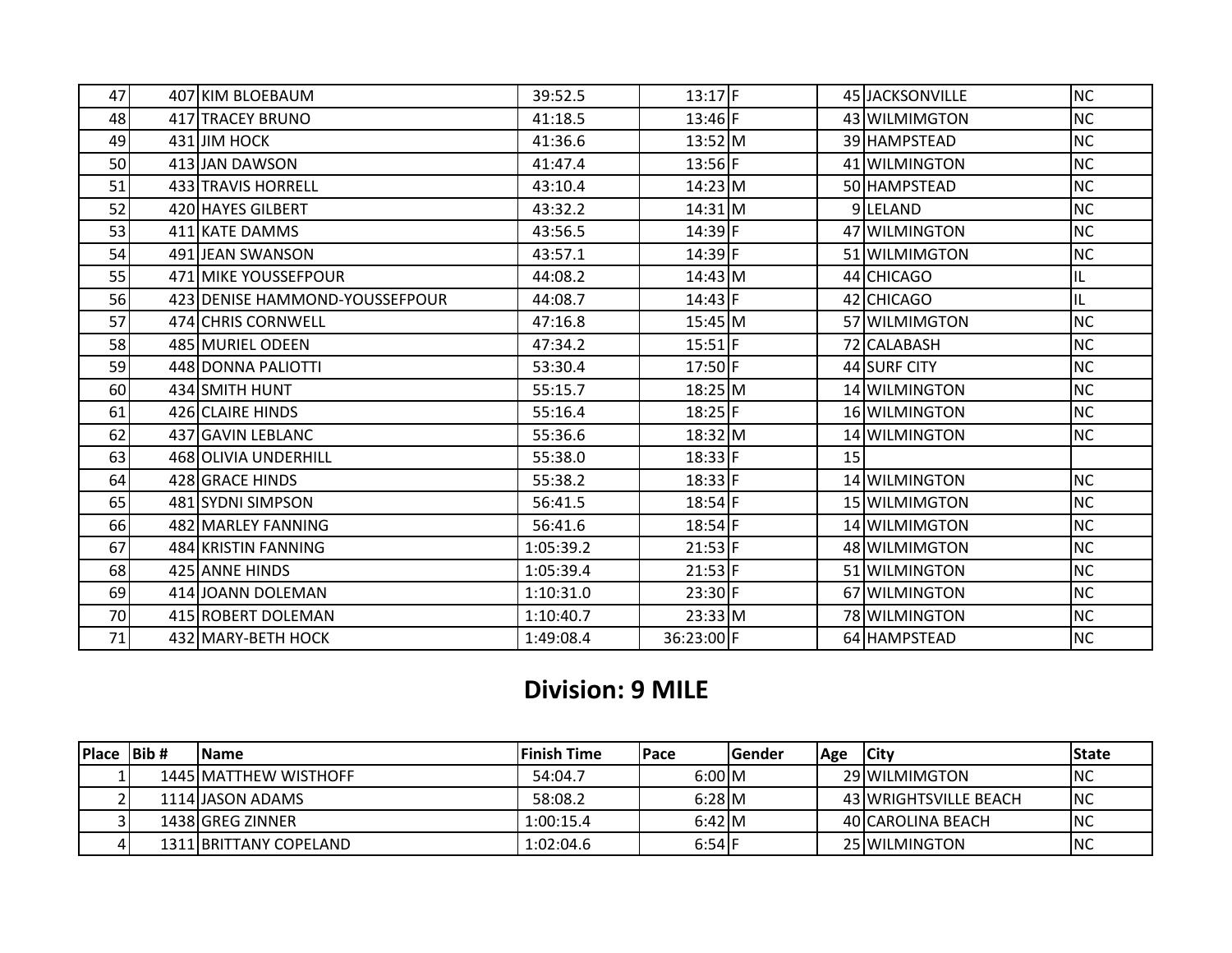| 5              | 1424 KYLE SULLIVAN     | 1:04:21.1 | 7:09 M   |    | 44 WILMINGTON         | <b>NC</b> |
|----------------|------------------------|-----------|----------|----|-----------------------|-----------|
| 6              | 1267 MANDY BOBO        | 1:05:59.5 | $7:20$ F |    | 36 WILMINGTON         | <b>NC</b> |
| $\overline{7}$ | 1383 KEIRA HETEM       | 1:06:08.1 | $7:21$ F |    | 26 WILMINGTON         | <b>NC</b> |
| 8              | 1443 CHRIS PARKER      | 1:06:44.4 | $7:25$ M |    | 36 WILMIMGTON         | <b>NC</b> |
| 9              | 1382 SARAH HALLENBECK  | 1:06:52.5 | $7:26$ F |    | 38 WILMINGTON         | <b>NC</b> |
| 10             | 1387 TERRA JACKSON     | 1:07:29.0 | $7:30$ F |    | 23 WILMINGTON         | <b>NC</b> |
| 11             | 1418 DAVID SOUTHERLAND | 1:07:59.8 | $7:33$ M |    | 43 WILMINGTON         | <b>NC</b> |
| 12             | 1404 THOMAS PORTER     | 1:08:50.3 | $7:39$ M |    | 52 WILMINGTON         | <b>NC</b> |
| 13             | 1290 PEYTON CHITTY     | 1:10:26.1 | 7:50 M   |    | 46 WILMINGTON         | <b>NC</b> |
| 14             | 1167 RUTH BATES        | 1:11:04.3 | $7:54$ F |    | 22 TENANTS HARBOR     | <b>ME</b> |
| 15             | 1339 RICHARD DUVALL    | 1:12:03.2 | 8:00 M   |    | 34 WILMINGTON         | <b>NC</b> |
| 16             | 1449 KALYN COOPER      | 1:12:04.0 | $8:00$ F |    | 24 WILMIMGTON         | <b>NC</b> |
| 17             | 1413 ALLISON SHOFE     | 1:12:32.0 | $8:04$ F |    | 35 WILMINGTON         | <b>NC</b> |
| 18             | 1405 TONY RAYES        | 1:12:33.6 | $8:04$ M | 37 |                       |           |
| 19             | 1381 SAGE GOYDA        | 1:12:45.9 | $8:05$ M |    | 37 WILMINGTON         | <b>NC</b> |
| 20             | 1403 NATASHA PFEIFFER  | 1:12:45.9 | $8:05$ F |    | 27 WILMINGTON         | <b>NC</b> |
| 21             | 1416 IAN SMYTHE        | 1:12:46.3 | 8:05 M   |    | 34 LELAND             | <b>NC</b> |
| 22             | 1388 AMANDA JACOBS     | 1:13:00.0 | $8:07$ F |    | 37 WRIGHTSVILLE BEACH | <b>NC</b> |
| 23             | 1348 LEE EATMON        | 1:13:05.3 | $8:07$ M |    | 37 WRIGHTSVILLE BEACH | <b>NC</b> |
| 24             | 1329 MARK DILLON       | 1:13:44.1 | $8:12$ M |    | 38 WILMINGTON         | <b>NC</b> |
| 25             | 1390 TANYA KULISZ      | 1:14:33.8 | $8:17$ F |    | 34 HAMPSTEAD          | <b>NC</b> |
| 26             | 1442 SHELLEY MALLOY    | 1:14:34.6 | $8:17$ F |    | 47 WILMIMGTON         | <b>NC</b> |
| 27             | 1378 NICOLE GILLER     | 1:15:42.0 | $8:25$ F |    | 19 BRISTOW            | <b>VA</b> |
| 28             | 1377 JASON GILBERT     | 1:16:06.9 | $8:27$ M |    | 39 LELAND             | <b>NC</b> |
| 29             | 1397 CHASE NEEDHAM     | 1:16:18.6 | $8:29$ M |    | 25 WILMINGTON         | <b>NC</b> |
| 30             | 1446 KEVIN KREMLER     | 1:16:51.8 | $8:32$ M |    | 63 HICKSVILLE         | <b>NY</b> |
| 31             | 1292 TRACY CHRISTIAN   | 1:16:52.0 | $8:32$ F |    | 51 WILMINGTON         | <b>NC</b> |
| 32             | 1376 GODFREE GERT      | 1:17:31.8 | $8:37$ M |    | 42 WILMINGTON         | <b>NC</b> |
| 33             | 1129 ALYSON ARRINGTON  | 1:18:08.9 | $8:41$ F |    | 22 ARDEN              | <b>NC</b> |
| 34             | 1393 JOHN MACKLEER     | 1:19:35.7 | $8:51$ M |    | 40 HAMPSTEAD          | <b>NC</b> |
| 35             | 1399 ISRAEL NIR        | 1:19:38.5 | $8:51$ M |    | 66 WILMINGTON         | <b>NC</b> |
| 36             | 1417 MICHAEL SNYDER    | 1:20:03.4 | $8:54$ M |    | 38 WILMINGTON         | <b>NC</b> |
| 37             | 1422 LIBOR STURCH      | 1:20:04.4 | $8:54$ M |    | 41 WILMINGTON         | <b>NC</b> |
| 38             | 1330 MIKE DUNCAN       | 1:21:12.4 | $9:01$ M |    | 45 WILMINGTON         | <b>NC</b> |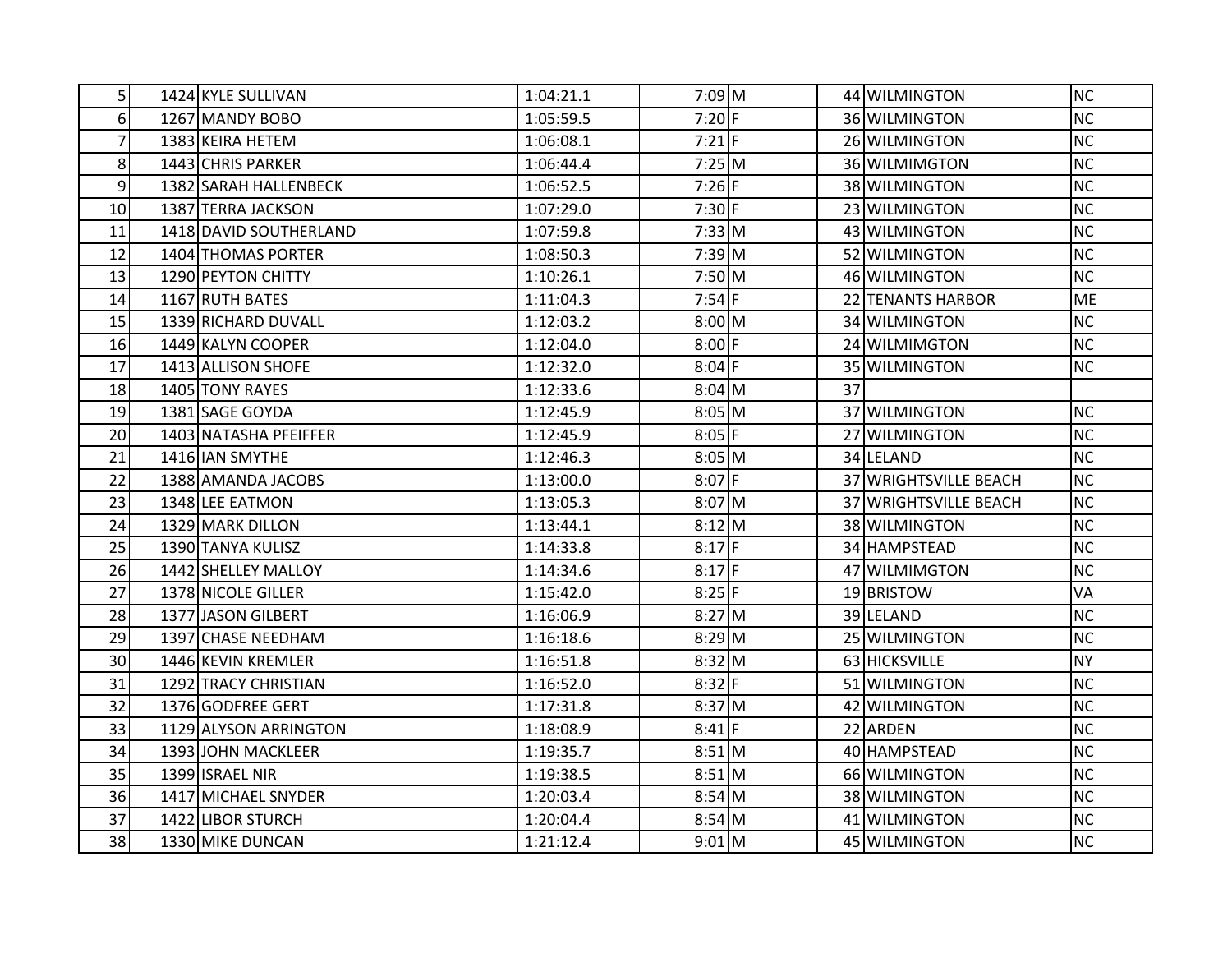| 39 | 1447 STEVE PERKS       | 1:22:47.0 | $9:12$ M  |  | 68 SOUTHPORT          | <b>NC</b> |
|----|------------------------|-----------|-----------|--|-----------------------|-----------|
| 40 | 1435 RON WORMWOOD      | 1:23:08.2 | $9:14$ M  |  | 58 WILMINGTON         | <b>NC</b> |
| 41 | 1294 DENIS CLAVELOUX   | 1:24:01.2 | 9:20 M    |  | 60 LELAND             | <b>NC</b> |
| 42 | 1428 ANN GELA UKENA    | 1:24:07.4 | $9:21$ F  |  | 22 WILMINGTON         | <b>NC</b> |
| 43 | 257 KELLY LEE          | 1:24:31.3 | $9:23$ F  |  | 48 NEWPORT            | <b>NC</b> |
| 44 | 1419 WENDY SOUTHERLAND | 1:25:11.4 | $9:28$ F  |  | 38 WILMINGTON         | <b>NC</b> |
| 45 | 1448 ROLANDO GARCIA    | 1:26:05.4 | $9:34$ M  |  | 25 WINNABO            | <b>NC</b> |
| 46 | 1374 DAVID FLORY       | 1:26:49.3 | $9:39$ M  |  | 56 WILMINGTON         | <b>NC</b> |
| 47 | 1433 KAREN WILSON      | 1:27:12.7 | $9:41$ F  |  | 57 KURE BEACH         | <b>NC</b> |
| 48 | 1432 AMBER WILLENBRING | 1:27:13.4 | $9:41$ F  |  | 32 WILMINGTON         | <b>NC</b> |
| 49 | 1385 MICHI HOWE        | 1:27:13.4 | $9:41$ F  |  | 49 WILMINGTON         | <b>NC</b> |
| 50 | 1450 NICOLE STONE      | 1:27:38.6 | $9:44$ F  |  | 38 LELAND             | <b>NC</b> |
| 51 | 1391 CAREY LEACH       | 1:27:40.3 | $9:44$ F  |  | 42 WRIGHTSVILLE BEACH | <b>NC</b> |
| 52 | 1426 MICHAEL THOMPSON  | 1:27:52.1 | 9:46 M    |  | 38 WILMINGTON         | <b>NC</b> |
| 53 | 1412 AMINA SHADE       | 1:29:07.8 | $9:54$ F  |  | 32 WILMINGTON         | <b>NC</b> |
| 54 | 1408 ANDREW KARASZ     | 1:29:26.4 | $9:56$ M  |  | 44 WRIGHTSVILLE BEACH | <b>NC</b> |
| 55 | 1411 MATT SCHOOLCRAFT  | 1:29:26.5 | $9:56$ M  |  | 37 WILMINGTON         | <b>NC</b> |
| 56 | 1441 R.J. THOMAS       | 1:30:08.8 | $10:01$ M |  | 13 BOLIVIA            | <b>NC</b> |
| 57 | 1386 RYAN HUGHES       | 1:31:30.4 | 10:10 M   |  | 32 WILMINGTON         | <b>NC</b> |
| 58 | 1402 ANNE PEMBERTON    | 1:32:10.3 | $10:14$ F |  | 40 WILMINGTON         | <b>NC</b> |
| 59 | 1395 LOU MCLEAN        | 1:33:31.6 | $10:23$ F |  | 51 BOONE              | <b>NC</b> |
| 60 | 1380 ROBYN GODFREY     | 1:34:56.2 | $10:33$ F |  | 48 WILMINGTON         | <b>NC</b> |
| 61 | 1407 RODNEY RILEY      | 1:35:13.3 | $10:35$ M |  | 50 GIBSON             | <b>NC</b> |
| 62 | 1420 SCOTT STALLS      | 1:35:54.2 | $10:39$ M |  | 44 WILMINGTON         | <b>NC</b> |
| 63 | 1434 JILL WOLFE        | 1:36:26.3 | $10:43$ F |  | 41 WILMINGTON         | <b>NC</b> |
| 64 | 1444 SANDY MITOFSKY    | 1:36:30.1 | $10:43$ F |  | 42 CAROLINA BEACH     | <b>NC</b> |
| 65 | 1392 MICHAEL LEE       | 1:36:50.0 | $10:46$ M |  | 35 WILMINGTON         | <b>NC</b> |
| 66 | 1436 VIRGINIA WYATT    | 1:38:44.9 | $10:58$ F |  | 31 WILMINGTON         | <b>NC</b> |
| 67 | 1375 CATHERINE FREEMAN | 1:38:45.2 | $10:58$ F |  | 27 WILMINGTON         | <b>NC</b> |
| 68 | 1431 CHARLOTTE WEBB    | 1:38:45.4 | $10:58$ F |  | 50 WILMINGTON         | <b>NC</b> |
| 69 | 1373 AIMEE FLINT       | 1:39:19.8 | $11:02$ F |  | 36 WILMINGTON         | <b>NC</b> |
| 70 | 1440 KRIS THOMAS       | 1:40:42.4 | $11:11$ F |  | 50 BOLIVIA            | <b>NC</b> |
| 71 | 1409 KENNETH SCHETTIG  | 1:41:36.5 | $11:17$ M |  | 61 WILMINGTON         | <b>NC</b> |
| 72 | 1425 FAITH TALLEY      | 1:41:53.1 | $11:19$ F |  | 34 LELAND             | <b>NC</b> |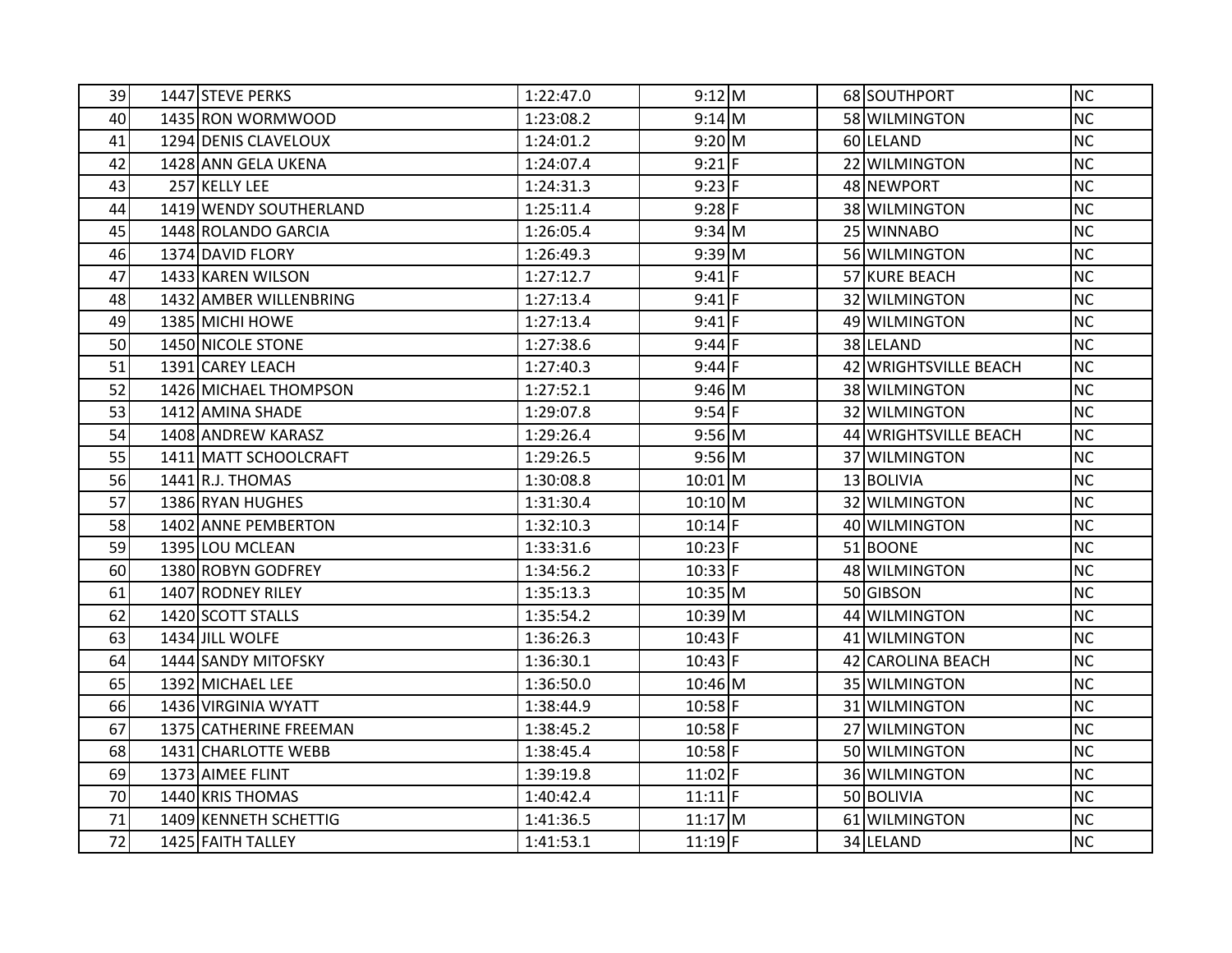| 73 | 1429 MANDI WALL           | 1:42:25.9 | $11:23$ F | 21 HAMPSTEAD  | <b>NC</b>  |
|----|---------------------------|-----------|-----------|---------------|------------|
| 74 | 1421 JESSICA STONE        | 1:44:21.1 | $11:36$ F | 19 WILMINGTON | <b>NC</b>  |
| 75 | 1427 LEANN THORPE         | 1:45:45.7 | 11:45     | 51 HAMPSTEAD  | <b>NC</b>  |
| 76 | 1430 TONYA WALLACE        | 1:45:45.9 | $11:45$ F | 29 WILMINGTON | <b>NC</b>  |
| 77 | 553 WALKER TAYLOR         | 1:48:51.6 | $12:06$ M | 53 WILMIMGTON | <b>NC</b>  |
| 78 | <b>1439 JULIET TAYLOR</b> | 1:48:51.7 | 12:06 F   | 18 WILMIMGTON | <b>NC</b>  |
| 79 | 1423 ALISON STYRON        | 1:52:49.2 | $12:32$ F | 38 BEAUFORT   | <b>NC</b>  |
| 80 | 1379 DANA GILLIKIN        | 1:52:49.3 | $12:32$ F | 34 BEAUFORT   | <b>NC</b>  |
| 81 | 1414 REGAN SIMMONS        | 1:54:49.6 | $12:45$ F | 30 WILMINGTON | <b>INC</b> |
| 82 | 1398 DALIA NIR            | 2:33:41.6 | $17:05$ F | 63 WILMINGTON | NC         |

## **Division: 18 MILE**

| <b>Place</b> | Bib# | <b>Name</b>              | <b>Finish Time</b> | Pace      | Gender | Age | <b>City</b>           | <b>State</b> |
|--------------|------|--------------------------|--------------------|-----------|--------|-----|-----------------------|--------------|
|              |      | 555 TOM CLIFFORD         | 1:46:35.6          | $5:55$ M  |        |     | 31 WILMIMGTON         | <b>NC</b>    |
| 2            |      | 556 HUGH CREWS           | 1:55:27.6          | $6:25$ M  |        |     | 32 WILMIMGTON         | <b>NC</b>    |
| 3            |      | 566 CAMERON DORN         | 1:58:26.6          | 6:35 M    |        |     | 26 WATERLOO           | SC           |
| 4            |      | 584 TAY FILER            | 2:08:13.7          | $7:07$ M  |        |     | 45 HAMPSTEAD          | <b>NC</b>    |
| 5            |      | 200 KAREN ECKBERG        | 2:09:25.0          | $7:11$ F  |        |     | 30 WILMINGTON         | <b>NC</b>    |
| 6            |      | 249 KEELY ECKBERG        | 2:13:05.4          | $7:24$ F  |        |     | 23 SILVER SPRING      | MD           |
|              |      | 574 YOSEF ADIPUTRA       | 2:19:10.2          | 7:44 M    |        |     | 23 EMERALD ISLE       | <b>NC</b>    |
| 8            |      | 392 ROCCO QUARANTO       | 2:20:29.5          | $7:48$ M  |        |     | 28 WILMINGTON         | <b>NC</b>    |
| 9            |      | 383 RICK POPLASKI        | 2:21:19.8          | $7:51$ M  |        |     | 48 WILMINGTON         | <b>NC</b>    |
| 10           |      | 552 FAYE FAY             | 2:21:28.3          | $7:52$ F  |        |     | 37 WILMIMGTON         | <b>NC</b>    |
| 11           |      | 554 MICHELLE FOGLE       | 2:24:11.1          | $8:01$ F  |        |     | 32 WILMIMGTON         | <b>NC</b>    |
| 12           |      | 543 STEVEN SHADE         | 2:27:35.7          | $8:12$ M  |        |     | 32 WILMINGTON         | <b>NC</b>    |
| 13           |      | 551 GREG WHALEY          | 2:36:26.0          | $8:41$ M  |        |     | 48 WILMINGTON         | <b>NC</b>    |
| 14           |      | 549 JANELLE STOVER       | 2:52:52.5          | $9:36$ F  |        |     | 23 WILMINGTON         | PA           |
| 15           |      | 548 VAUGHAN SMITH        | 2:59:58.4          | $9:59$ M  |        |     | 26 WILMINGTON         | <b>NC</b>    |
| 16           |      | 187 EDWARD CONNELL       | 3:03:04.2          | $10:10$ M |        |     | 35 MAPLE HILL         | <b>NC</b>    |
| 17           |      | 256 TRAVIS HEDGEPETH     | 3:03:52.1          | $10:13$ M |        |     | 30 WRIGHTSVILLE BEACH | NC           |
| 18           |      | 546 STEPHEN SKRZYDLINSKI | 3:10:32.8          | $10:35$ M |        |     | 55 HOPE MILLS         | NC           |
| 19           |      | 132 ABAGAIL BURMAN       | 3:13:18.8          | 10:44 F   |        |     | 26 WILMINGTON         | <b>NC</b>    |